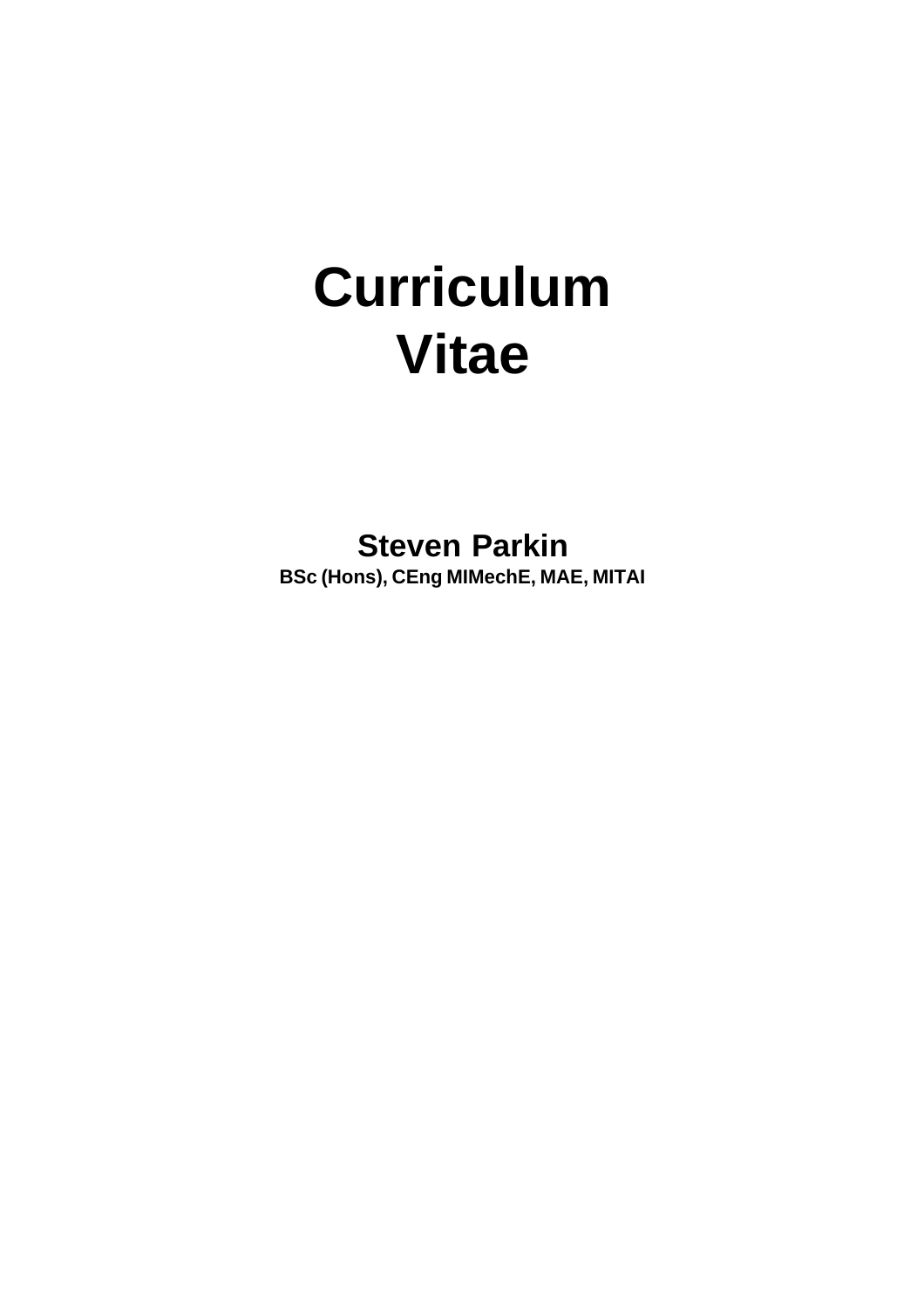# **Curriculum Vitae Steven Parkin BSc (Hons), CEng MIMechE, MAE, MITAI**

# **Personal Details**

| <b>Name</b>       | <b>Steven PARKIN</b>                                      | D.O.B.        | 6 January 1964 |
|-------------------|-----------------------------------------------------------|---------------|----------------|
| <b>Address</b>    | 1 Dover Avenue<br>Worcester<br>WR4 0LA                    | <b>Status</b> | Married        |
| Tele/fax          | 01905 757187                                              |               |                |
| <b>School</b>     | Harrogate Grammar School                                  |               |                |
|                   | 7 'O' levels                                              |               |                |
|                   | 4 'A' levels (Maths, Chemistry, Physics, General Studies) |               |                |
| <b>University</b> | Mechanical Engineering, Birmingham University, England    |               |                |

# **Experience**

I am a Bachelor of Science with an Honours degree in Mechanical Engineering [BSc(Hons)], obtained from the University of Birmingham. I am a Chartered Engineer [CEng], and a member of the Institution of Mechanical Engineers [MIMechE]. I am an elected member of the Association for the Advancement of Automotive Medicine, and an accredited member of the Academy of Experts [MAE], and the Institute of Traffic Accident Investigators [MITAI]. In addition, I am on the Law Society Panel of Expert Witnesses, and I am CPR/SJE compliant.

I was employed by the Accident Research Centre at the University of Birmingham from May 1987, and I was the Deputy Director of the Centre from December 1988 until July 1996. I am currently a full time accident reconstruction and seat belt Expert Witness.

At the Centre I was involved in the examination of crashed vehicles that had been involved in accidents in the West Midlands and West Mercia Police regions. This work involved the investigation and interpretation of the causation of occupant injury, based on the fundamentals of occupant kinematics and injury thresholds. Injury causation mechanisms to individual body regions by injury type was a significant part of this work. The severities of the accidents ranged from damage only to fatalities. I have lectured on aspects of accident investigation, including the forensic examination of seat belts, and accident reconstruction, to the Police and other accident reconstruction professionals, such as the Institute of Traffic Accident Investigators.

I have also been involved in 1200 or so accident reconstructions (of cars, pedestrians, motorcycles, cyclists and Goods vehicles), involving vehicle and scene examinations; calculation of speeds of vehicles from skid marks, debris distribution, vehicle damage, etc; establishing seat belt use for contributory negligence, and others. I have given evidence on numerous occasions for civil and criminal cases, and at inquests. I operate an accident reconstruction/expert witness practice, which was established in 1989.

I am trained in giving evidence and report writing (Academy of Experts).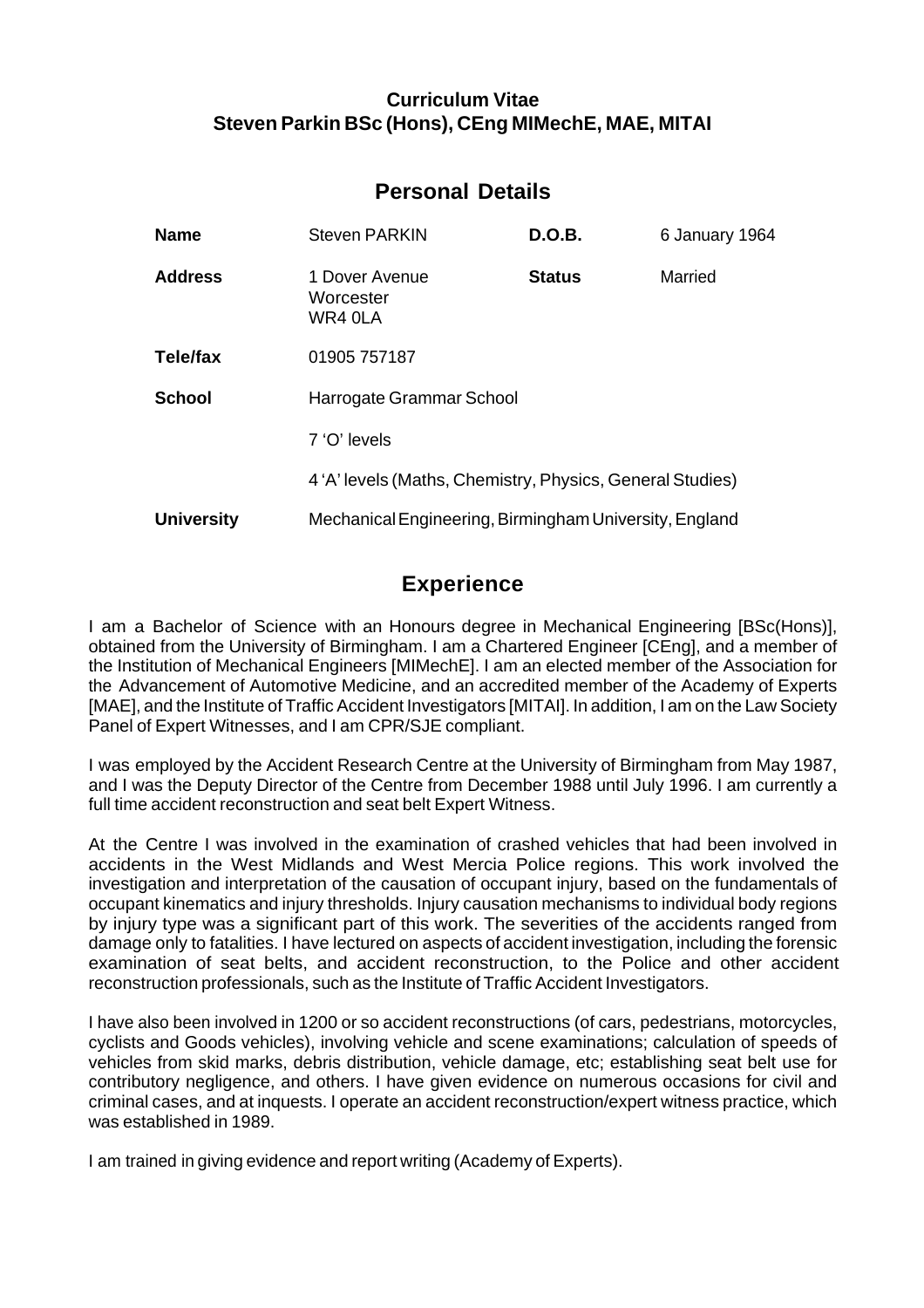# **Publications**

## **Restrained front seat car occupant fatalities - the nature and circumstances of their injuries**

- 1. 34<sup>th</sup> Proceedings, Association for the Advancement of Automotive Medicine, pp 139-162, Scottsdale, Arizona, Oct. 1-3, 1990.
- 2. Accident Analysis & Prevention. Volume 24, Number 3, pp 307-315, June 1992.

#### **Restrained occupants on the non-struck side in lateral collisions**

- 1. 35th Proceedings, Association for the Advancement of Automotive Medicine, pp 119-132, Toronto, Oct 7-9, 1991. *[Voted 'Best Scientific Paper 1991' by AAAM]*
- 2. Proceedings 13<sup>th</sup> International Experimental Safety Vehicles Conference, pp 712-720, Paris, Nov 4-7, 1991.
- 3. FISITA, London, 1992.
- 4. Accident Analysis & Prevention. Volume 25, Number 2, pp 147-152, April 1993.

#### **The urban rollover; characteristics, injuries, seat belts and ejection**

Proceedings - 13<sup>th</sup> International Experimental Safety Vehicles Conference, pp 741-747, Paris, Nov 4-7, 1991.

#### **An assessment of real world steering wheel intrusion characteristics and their implications for head and face injuries to restrained drivers in frontal impacts**

Proceedings - International Conference on the Biomechanics of Impacts (IRCOBI), pp 373-384, Verona, Sept 9-11, 1992.

#### **Effectiveness and limitations of current seat belts in Europe**

Proceedings of the International Conference on Air Bags and Seat Belts: Evaluation and Implications for Public Policy, Montreal, Canada, October 18-20, 1992. Proceedings Chronic Diseases in Canada, Vol. 14, No 4, pp 38-46.

## **Types and severities of serious injury in frontal collisions**

12<sup>th</sup> World Congress of IAATM, Helsinki, June 1992.

## **A case for laminated glazing for future vehicles**

BSI committee, London 1993.

#### **A case for Security Glazing**

37<sup>th</sup> Proceedings, Association for the Advancement of Automotive Medicine, pp 405-418, San Antonio, Texas, Nov 4-6, 1993.

#### **How Drivers Sit in Cars**

- 1. 37<sup>th</sup> Proceedings, Association for the Advancement of Automotive Medicine, pp 375-388, San Antonio, Texas, Nov 4-6, 1993. *[Voted 'Best Scientific Paper 1993' by AAAM]*
- 2. Accident Analysis & Prevention. Volume 27, Number 6, pp 777-783, 1995.

## **Intelligent Restraint Systems - What Characteristics Should They Have?**

Advances in Occupant Restraint Technologies. AAAM/IRCOBI joint session proceedings, pp 113- 126, Lyon, France, Sept 22, 1994.

#### **Rear end collisions and seat performance - to yield or not to yield**

39<sup>th</sup> Proceedings, Association for the Advancement of Automotive Medicine, pp 231-244, Chicago, Oct 16-18, 1995.